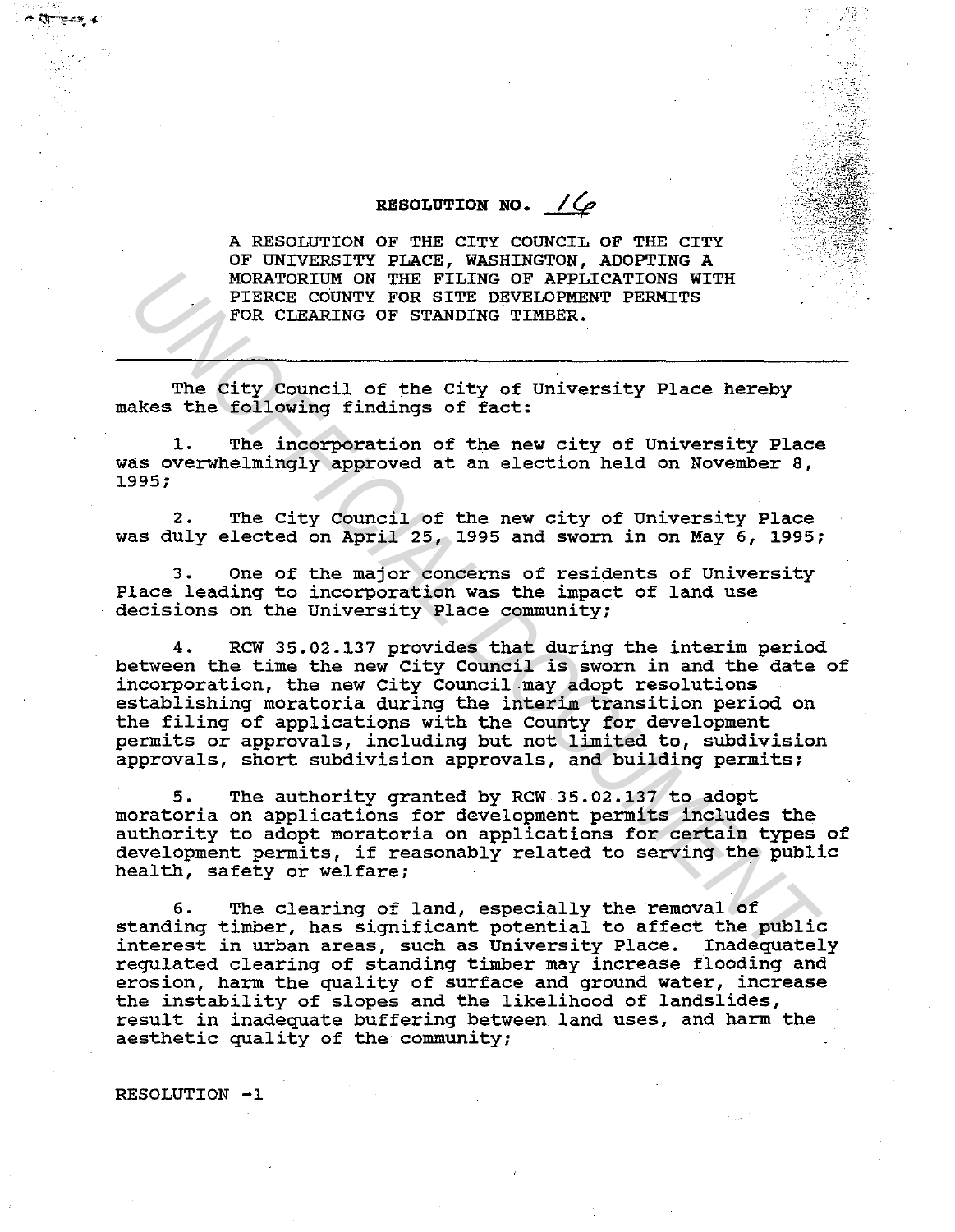7. The people and the City Council of the new city of University Place desire to protect their community from these harms, while insuring that the development of land in an appropriate manner is not unduly burdened;

8. In order to regulate the clearing of land appropriately, the Council must study and develop standards best suited to clearing timber for different types of residential, commercial and industrial development in varying topography, land In order to insure coordination of these restrictions with other land use policies and controls, permanent land clearing regulations should be adopted as part of the City's overall comprehensive plan and zoning regulations;

9. Section 2.00 of the Pierce County Site Development Regulations defines clearing as the "removal of vegetative material such as timber (including stumps), brush, sod, etc., that does not require reforestation per an approved Forest Practices Application/notification issued by the Department of Natural Resources";

10. If current Pierce County regulations governing clearing remain in place while the City is considering rules best suited remain in place while the City is considering rules best st<br>to its own community needs and vision, it is likely that a substantial amount of land clearing will take place under the County regulations before the effective date of incorporation;

11. If the moratorium contained in this Resolution is not adopted, the clearing of timber under County regulations is likely to frustrate effective long-term planning, result in the status quo not being preserved during consideration of the City's permanent regulations, and harm the City's ability to guard against the harms listed in Finding 6, above, by adopting its own permanent regulations governing land clearing;

12. To preserve the City's ability to adopt reasonable and appropriate regulations governing land clearing, it is in the interest of the public health, safety and welfare to suspend temporarily the filing with Pierce County of applications for site development permits for land clearing involving the removal of standing timber. This measure is necessary to preserve the City's ability to effectuate long-term planning decisions and to plan in a rational manner. For the reasons set out in these Findings, these circumstances constitute an emergency; Xypes and locations.<sup>1</sup> In order to insure coordination of these<br>easily continuous in continuous policies and controls, permane<br>and clearing regulations should be adopted as part of the City<br>and clearing regulations abould

13. Except in sensitive areas and in or near wetlands, Section 1.02 c. of the Pierce County site Development Ordinance exempts clearing or grubbing of a parcel less than two acres in size. Consequently, the moratorium established by this Resolution will not affect backyard or other small-scale clearing;

RESOLUTION -2

.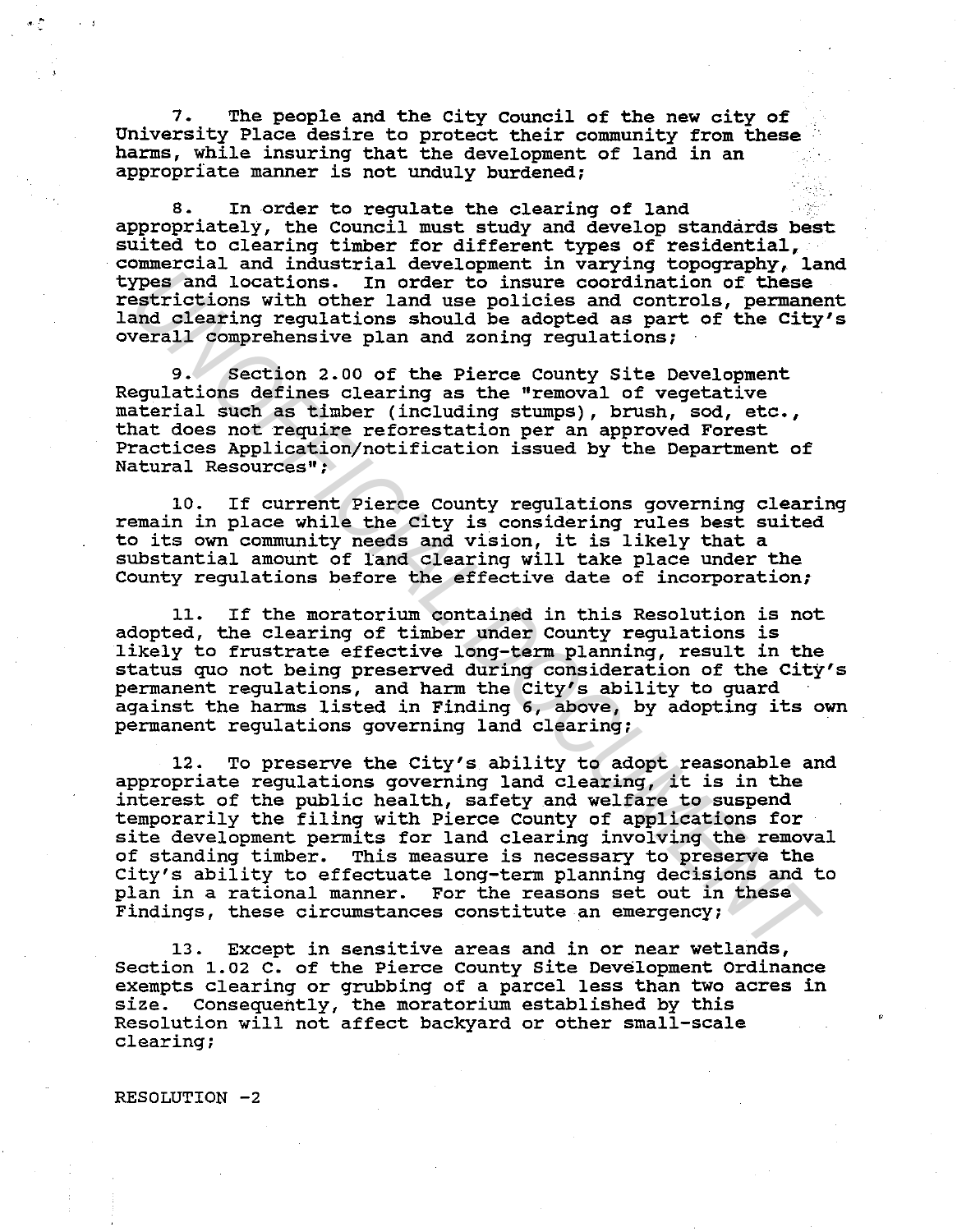14. Under WAC 197-11-880, the adoption of this Resolution is exempt from the requirement of a threshold determination under the State Environmental Policy Act;

15. A public hearing on this Resolution was held before the City Council of University Place on June 7, 1995, at 7:30 p.m. pursuant to public notice.

NOW, THEREFORE, THE CITY COUNCIL OF THE CITY OF UNIVERSITY PLACE, WASHINGTON, HEREBY RESOLVES AS FOLLOWS:

Section 1. Pursuant to RCW 35.02.137, Pierce County shall not accept any applications for site development permits involving the clearing of standing timber, as defined in §2.00 of the Pierce County Site Development Ordinance, within the city limits of the new city of University Place. NOW, THERETORE, THE CITY COUNCIL OF THE CITY OF UNIVERSITY<br>LACE, WASHINGTON, HEREN RESOLVES AS POLLOWS:<br>
Section 1. Pursuant to RCW 35.02.137, Pierce County shall<br>order any applications for site development permit permissi

Section 2. This Resolution shall not affect rights which have vested under the vested rights doctrine of the State of Washington.

Section 3. The Interim City Manager is directed to file immediately a certified copy of this Resolution with the Pierce County Council and County Executive.

Section 4. This Resolution is effective immediately and shall continue in effect until the date of incorporation of University Place.

at its meeting of June , 1995.

Attest:

 $\frac{1}{2}$ 

Susan Matthew, INTERIM CITY CLERK PRO TEM

Approved as to form:

. /

RESOLUTION -3